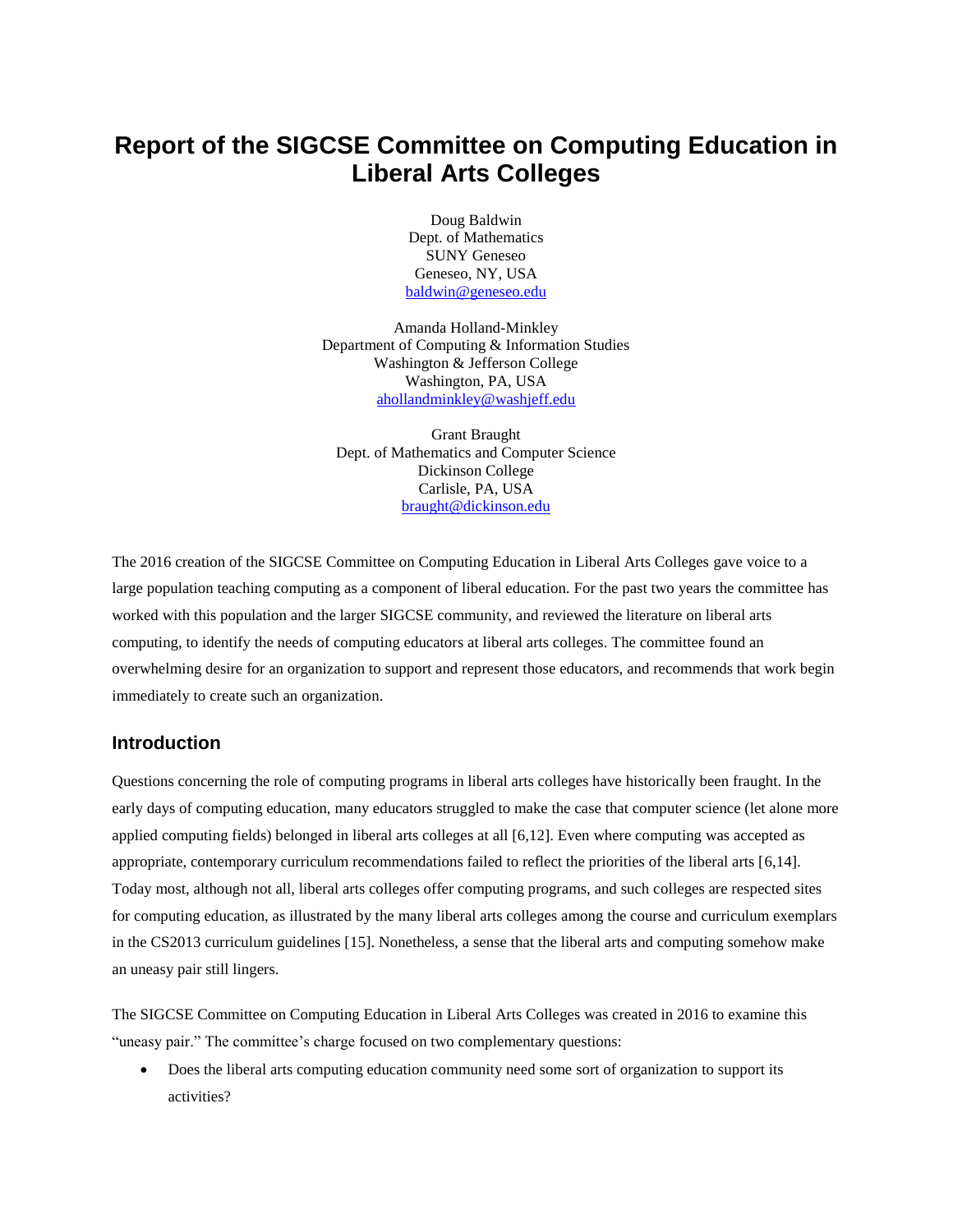Does the larger computing education community need some identified organization it can turn to as the voice of liberal arts computing?

This report presents the committee's findings. It describes the process by which the committee carried out its work, the definition of "liberal arts" that framed that work, and the nature of liberal arts computing programs today. With this background, the report then turns to the main findings regarding the focal questions, and concludes with recommendations for future action.

## **Process**

The committee held a face-to-face organizing meeting at SIGCSE 2016. Business since then has been conducted via the committee's mailing list (sigcse-libarts-comm@acm.org), progress report special sessions at SIGCSE 2017 and 2018 [2,3], and related birds-of-a-feather sessions.

As of June 2018 the committee mailing list had 111 subscribers, representing at least 77 distinct colleges and universities in the United States (as determined by email addresses; apart from a handful of "acm.org," "gmail.com," and similar addresses, all are in US ".edu" domains). The committee thus has a good representation of US higher education, but little if any non-US or K-12. This is perhaps not surprising, given that liberal arts colleges are seen as a predominantly US form of higher education.

The committee drew on a number of sources to inform its deliberations, including…

- A survey of committee members' perceptions and concerns conducted in the summer of 2016,
- A survey of all SIGCSE members concerning their interactions with or for liberal arts computing conducted in the spring of 2018,
- Discussions at a special session [3] and birds-of-a-feather meetings at SIGCSE 2017,
- Discussion during a special session at SIGCSE 2018 [2],
- Discussion on the SIGCSE-LIBARTS-COMM mailing list, and
- Evidence gathered from the computing education literature.

These sources range from purely anecdotal (conference and mailing list discussions) to modestly rigorous (survey results) to refereed publications (existing literature). Of the two surveys, the first was directed only at committee members. There were 38 responses from 94 mailing list subscribers at the time, for a 40% response rate. The second survey was sent to the sigcse-members mailing list, and received 63 responses, a negligible response rate. Committee members are obviously self-selected for interest in liberal arts computing, and of the 63 responses to the second survey, 58 described themselves as "actively involved in liberal arts computing education." So the survey results reflect only the views of the liberal arts computing education community, and indeed that subset of the community that is passionate enough to be involved in the committee and SIGCSE and willing to fill out surveys. Nonetheless, we believe that the committee's large size and the attempt to support findings with other literature mean that our results represent that liberal arts community well.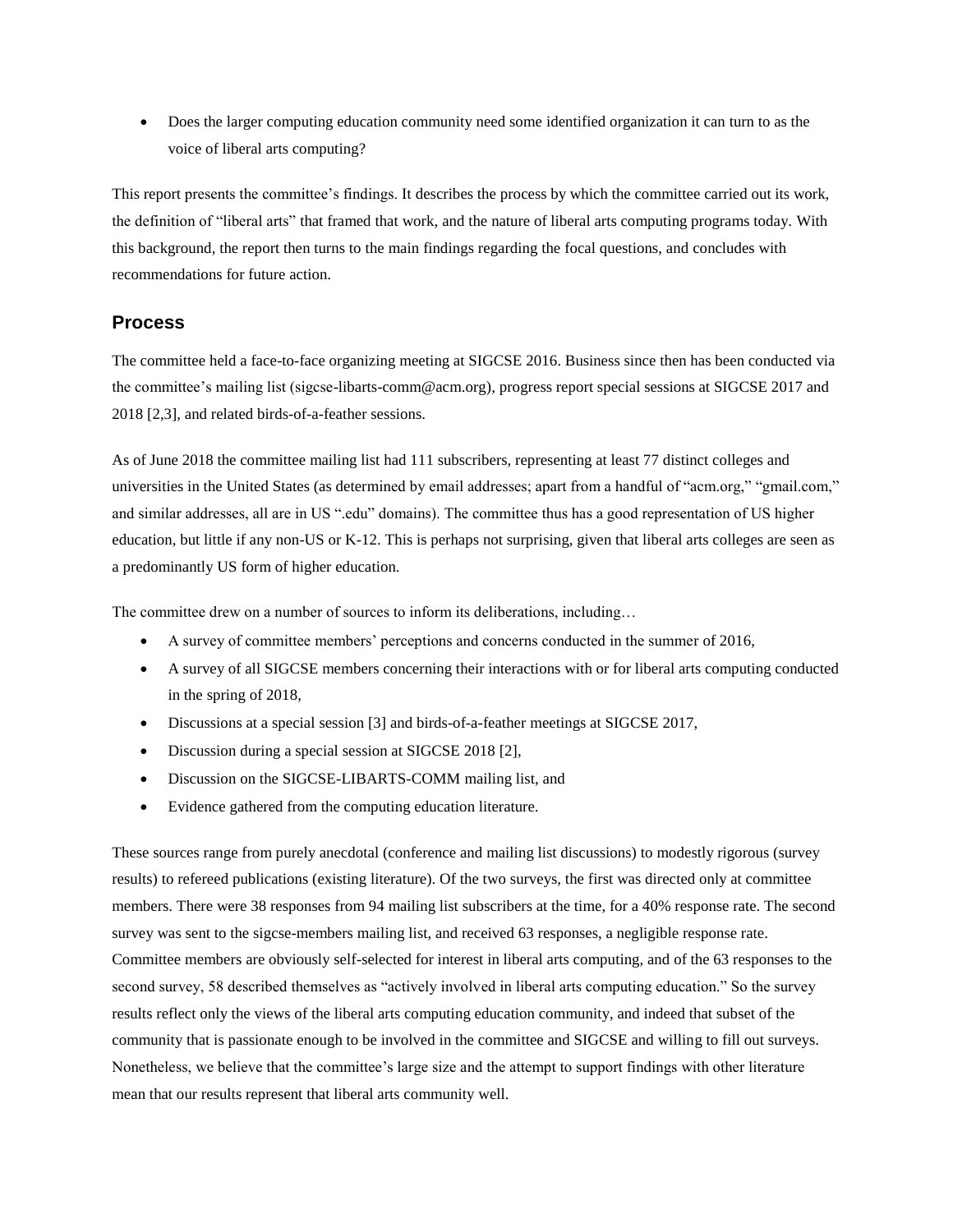# **What is "The Liberal Arts"?**

The committee's first order of business was to agree on what we understood by "liberal arts." To many people, the phrase means a set of subjects centered on the arts and humanities, and the phrase "liberal arts college" means a small undergraduate institution with a curriculum built around these subjects. We, however, found that more nuanced definitions better fit modern higher education. For example, the essays in [10] explore the liberal arts and liberal arts colleges in the mid-twentieth-century United States as sources of career education rooted in a rich political, historical, and social context, identifying particularly their function in "seeing to it that the technical subjects which are now socially necessary acquire a humane direction." Roth [22] sets these views in a historical context stretching from Benjamin Franklin and Thomas Jefferson to modern thinkers, a context that sees higher education leading students into careers, preparing them for engagement in democratic government, empowering and liberating them personally, and advancing society collectively. The Association of American Colleges and Universities uses the phrase "liberal education" to identify such an education that serves career, civic, and societal needs throughout students' lives [1].

The committee followed these broad definitions of liberal arts as liberal education. Thus, we understand our title's reference to "computing education in liberal arts colleges" as referring to institutions that pursue a philosophy of higher education that emphasizes preparing students for the full range of thinking they will face throughout their lives: thinking in the service of a career, thinking in order to participate in civic affairs and society generally, thinking in order to have a fulfilling personal life, etc.

Our view of the liberal arts has two important consequences for our work. First, the computing disciplines, for all that they may be "technical" fields and for all the emphasis they may place on preparing computing professionals, definitely have a place in liberal arts colleges. Second, liberal (arts) education can and does happen in many institutional settings—certainly in the stereotypical small undergraduate colleges, but also in the undergraduate programs of many research universities, embedded in the curricula of some professional schools, etc. Elements of a liberal education can and do appear at schools that do not necessarily think of themselves as fundamentally liberal arts colleges. The extent to which individual students, faculty, or programs experience and embrace liberal education's values varies within institutions, even institutions that fit the traditional liberal arts model. "Liberal arts computing education" thus covers any computing courses or curricula designed with the goal of educating students broadly for life in addition to any professional or career goals that are also supported. We hope that this committee's findings will be useful to all people or institutions who are interested in computing as a component of such an education, regardless of how they label themselves.

## **Characteristics of Liberal Arts Computing Programs**

Our surveys, discussions, and literature review found a number of distinctive features of liberal arts computing programs. We classify these features as programmatic ones distinguishing liberal arts computing programs from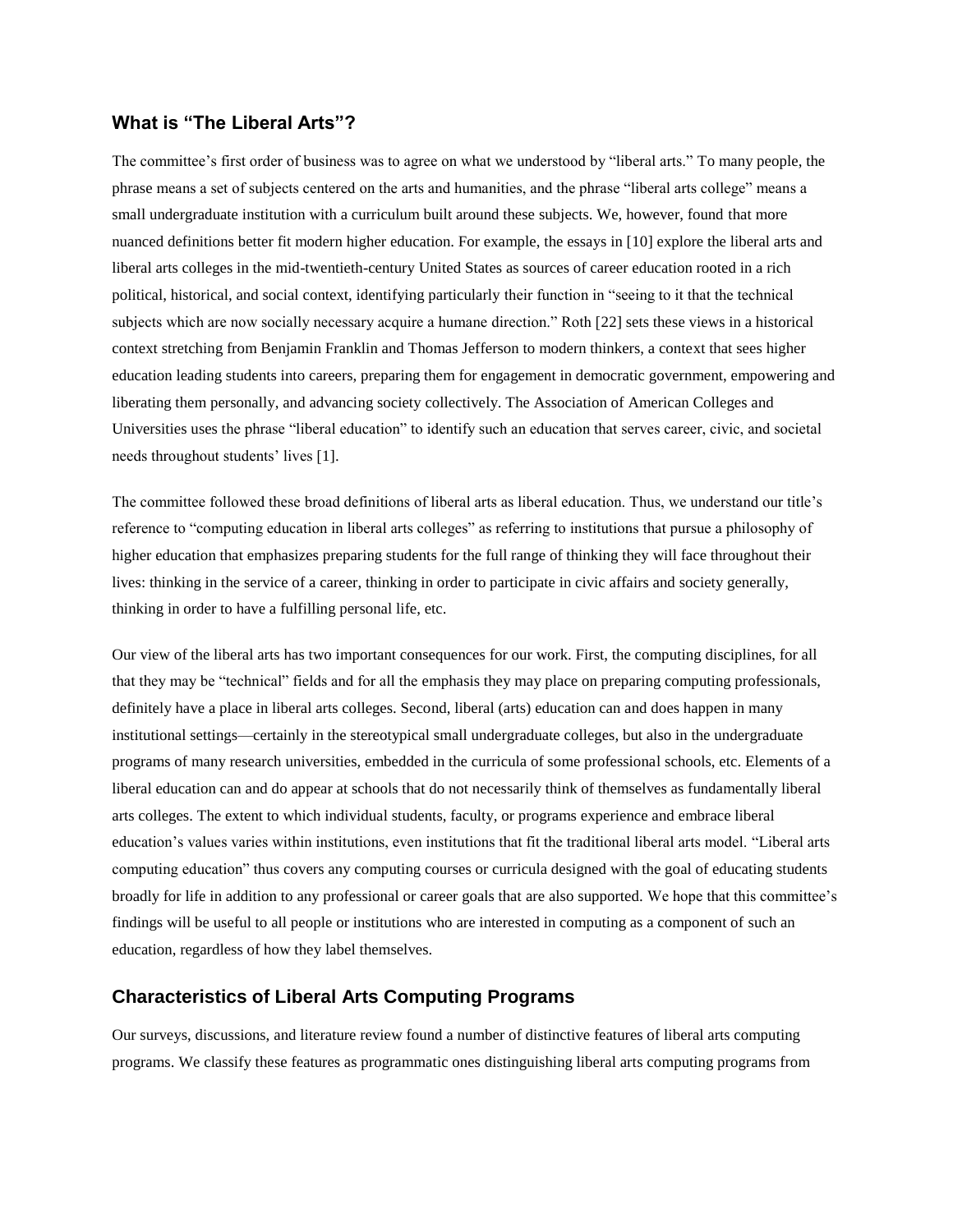other computing programs, features relating computing to the larger liberal arts mission, and consequences of liberal arts programs often being located in small colleges.

#### *Program Size and Structure*

 $\overline{a}$ 

The canonical liberal arts computing program consumes a relatively small fraction of students' total instructional hours, focusing on central principles rather than specific products or practices [17]. Reality, however, is more complicated than this single canonical view. The median program reported by committee members in our 2016 survey is indeed fairly small, accounting for about ⅓ (38%) of the total requirements for graduation from the institution (measured in credit hours, courses, or other units an institution may use—we give program sizes as fractions of the graduation requirement to allow comparisons independent of local units). However, there is considerable variation from this median, with the smallest program accounting for 29% of the graduation requirement and the largest 63%. This size distribution matches the five case studies in [4] well, where the programs range from 31% to 60% of graduation requirements, with a median of 43%. Roughly half of the committee's programs lead to a Bachelor of Arts (BA) degree, while half lead to a Bachelor of Science (BS), but only 4 of the 38 programs (10%) are ABET<sup>1</sup> accredited. Computing programs are offered under a wide variety of names and contexts, ranging from "computer science" housed in its own department to computer science concentrations within a mathematics major to a "media arts and sciences" major.

Streib and White's survey of program sizes at 15 Illinois liberal arts colleges [24] found programs ranging from 24% to 32% of total graduation requirements (assuming 120 semester hours required for graduation), at the low end of the range we found. This may reflect changes in computing curricula, and liberal arts colleges responding to pressure to increase the size of their computer science programs, in the years since Streib and White's survey. Two new ACM model curricula have been published since that survey, each with a larger recommended core than the 2001 model curriculum [15]. Also suggesting that liberal arts computing programs are responding to larger trends, Streib and White found no departments with ABET accreditation where the committee found four.

We compared the 30 liberal arts computer science programs in our 2016 survey to the top 25 computer science programs at national universities as identified by US News [25]. One of the clearest differences is in the type of degree granted, as seen in Figure 1. The liberal arts programs are about evenly split between BA and BS degrees; some programs grant either with slight differences in requirements, and one grants a Bachelor of Computer Science (BCS) degree. The nationally ranked universities, on the other hand, have a significant number of programs leading to a BS in Engineering (BS Eng) degree, as well as programs leading to a standard BA or BS.

<sup>&</sup>lt;sup>1</sup> The main accreditor of post-secondary engineering and technology programs in the United States, also active in many other countries.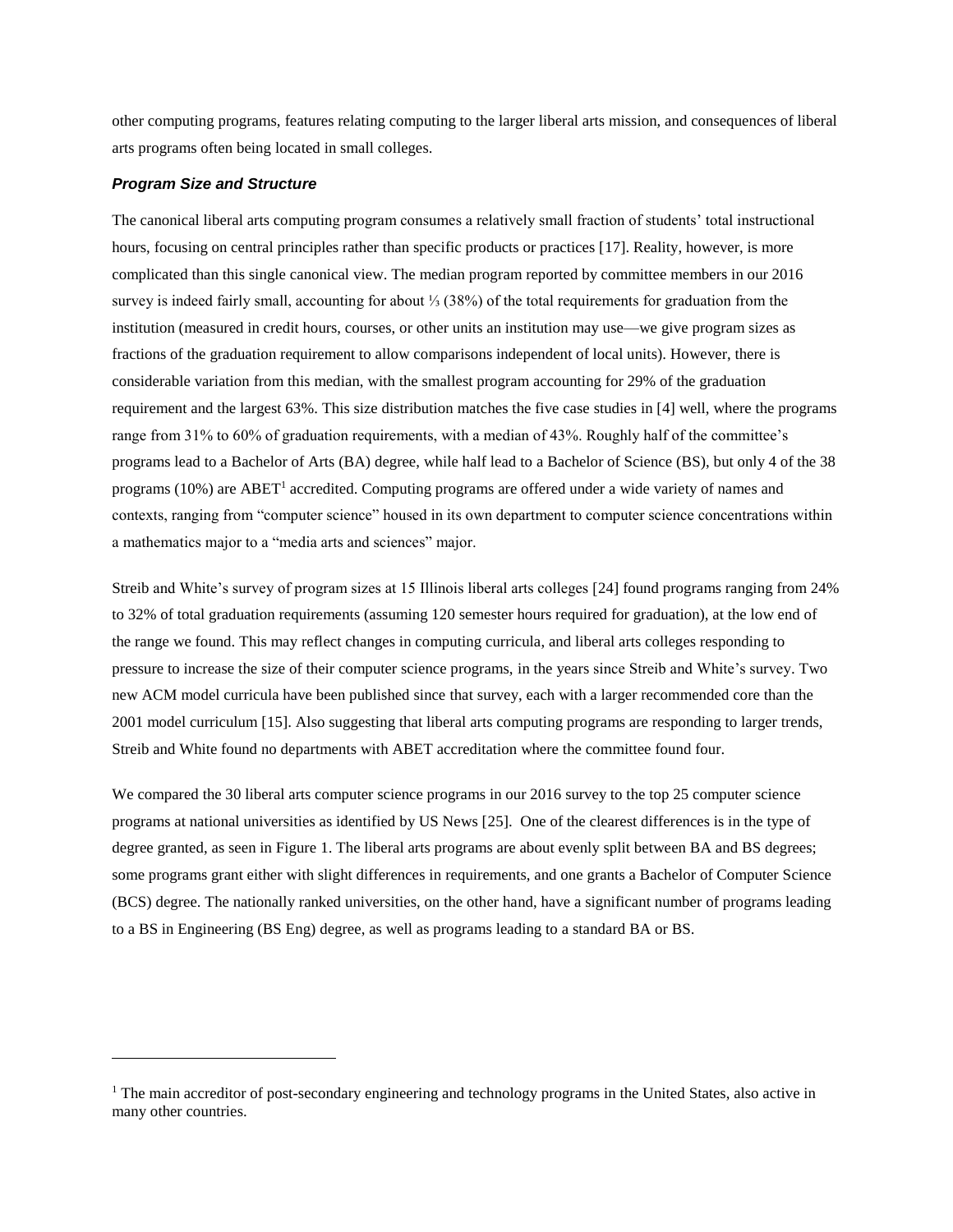

Figure 1. Comparison of computer science degree types between liberal arts institutions and nationally ranked universities.

Structurally, the liberal arts computer science programs differed from computing programs at the nationally-ranked universities in expected ways. Across both institution types, BA programs were on average smaller as a fraction of students' overall undergraduate coursework (35-40%) than were BS programs (45-53%) which in turn were also smaller than those that identified with engineering or were ABET accredited (59-70%). By the same measure BA, BS and ABET programs that identified as liberal arts were smaller (36%, 45%, 59% respectively) than the corresponding degree programs at national universities (40%, 54%, 71%). By and large, the difference in size tended to translate into fewer electives in the liberal arts programs—only 21% of the credits in their majors were electives versus 26% for the nationally ranked programs. The non-computing requirements in the programs were similar across liberal arts and national university programs and included such things as additional science courses, technical writing, communications and ethics. National university programs were more likely to require coursework in specific sciences (physics, chemistry, biology). ABET accreditation was much more common among nationally ranked programs than among liberal arts programs (25% of the programs vs 10%). Figure 2 summarizes these results, without disaggregating by type of degree.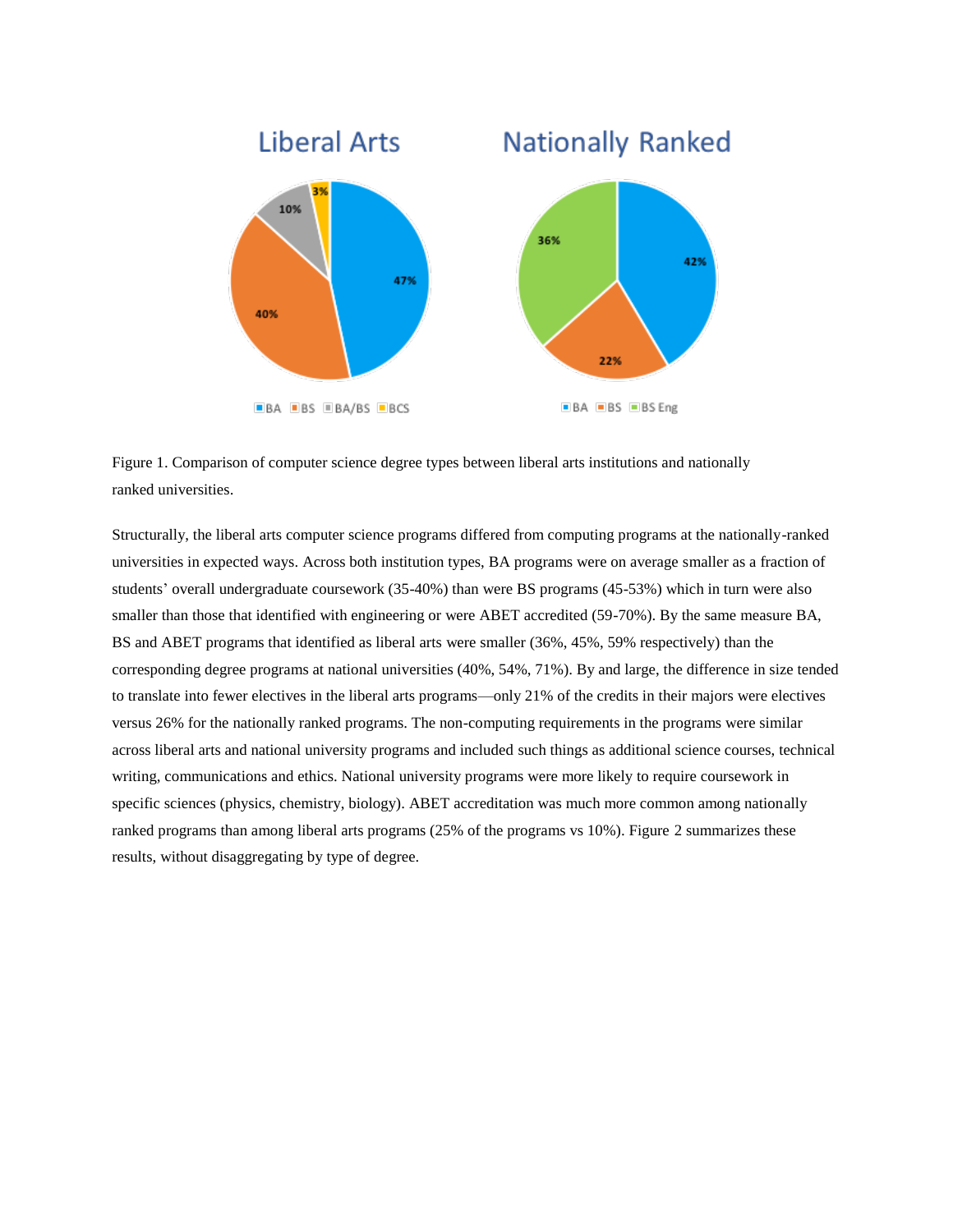

Figure 2. Comparison of computer science program structures between liberal arts institutions and nationally ranked universities.

#### *Computing and Liberal Education*

Computing education and liberal education support each other in many ways. Walker and Kelemen [26] identify the synergies, including how liberal education exposes students to multiple areas of and perspectives on knowledge that prepare graduates to understand both developer and client concerns in the computing industry, more generally how even technical employers value liberal arts "soft skills" (e.g., communication, team work, etc.), how computational thinking is becoming an important element of problem solving in all fields, and how anyone who wants to play a role in modern society increasingly needs to understand computing's impact on it. Although Walker and Kelemen frame their discussion in terms of computer science rather than all computing fields, most of their points apply to the other computing fields to at least some degree. Their arguments illustrate both how students become better computing professionals by studying in a liberal education context, and how a modern liberal education is enriched by including computing.

Committee members echoed and amplified these ideas. They confirmed that employers like liberal arts computing graduates, often wanting more once they hire one. Concrete examples of how liberal arts curricula develop desirable soft skills included writing-across-the-curriculum programs, and exposure to other cultures through study abroad. Indeed, our 2016 survey estimated that the median liberal arts computing program sees 20% of its majors study abroad, with at least one respondent reporting a 60% study abroad rate. Others outside the committee also recognize that the humanities and social sciences have a great deal to contribute to conversations about social consequences of computing; for example Keating and Nourbakhsh [16] propose a course that introduces students of artificial intelligence to problems surrounding human power structures and the very meaning of humanness. Computing faculty who have contacts across disciplinary boundaries can play a role in inclusion and equity, for example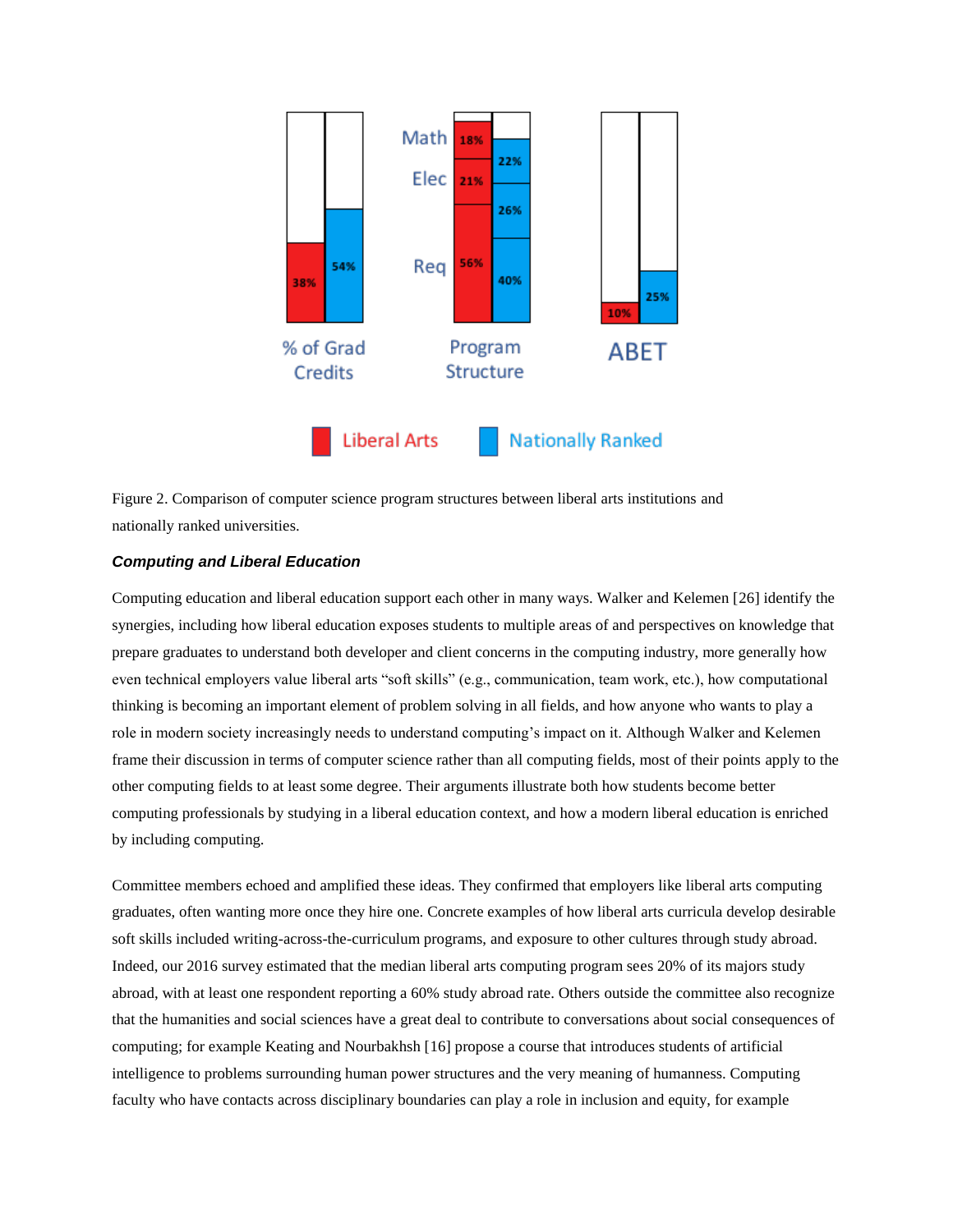working with colleagues in the humanities and social sciences to explore what explicitly anti-sexist and anti-racist curricula in computing could be.

In the other direction, computing has much to offer traditional liberal arts disciplines, and liberal arts curricula have the flexibility to infuse computing into those programs. Liberal education is an ideal context in which to pursue the "CS+X" movement [23] in innovative ways. Computing can also play a significant role in an institution's general education program. For example, Barr et al. [5] and O'Hara et al. [19] discuss approaches to including computer science content in a first-year seminar, while Cliburn [8] describes a CS0 course created to contribute to a collegewide "liberal arts degree requirement."

Incorporating computing into general education makes computing programs more visible than they otherwise would be to students [8]. In this vein, committee members noted that thanks to students' curricular flexibility in liberal arts colleges, liberal arts computing programs attract students with a wide variety of goals and abilities. Some students take multiple courses in computing without intending a major or even minor in the field. While this can enhance intellectual diversity in classes, it requires departments to decide whether to create special introductory and intermediate courses for such students, or to keep everyone on a single course track. It also makes advising and mentoring students challenging, as faculty must avoid making assumptions about students' preparation for computing, career goals, or areas of interest. In all cases, liberal arts computing courses and curricula must be designed to serve students with a wide range of interests and to prepare majors for a broader variety of careers than just the typical technical ones. Liberal arts computing curricula also need to be flexible about their requirements in order to leave room for computing electives and interdisciplinary interests.

While an institution's liberal education mission can create opportunities for computing to transcend traditional disciplinary boundaries, it may also constrain what computing majors can do. Common constraints include limits on the number of courses that can be required [4], or needing to conform to a writing-across-the-curriculum or writingenhanced-curriculum model. Liberal arts colleges commonly also want students to devote significant time to activities outside their majors.

Committee members also believed that computing programs in liberal arts institutions sometimes struggle to educate non-computing faculty and administrators about what computing is, what it needs, and how it fits into a liberal education. One area where the committee reported particularly important differences with non-computing colleagues was promotion and tenure expectations. Computer science's standards of scholarly achievement differ from those in other fields, particularly in accepting conference presentations as important scholarly contributions in addition to journal articles [20]. On the other hand, computing faculty in interdisciplinary research projects are sometimes expected to provide technical support that does not constitute computing research. While these concerns are not unique to liberal arts colleges, the liberal arts setting can exacerbate them because it is less likely to offer a pool of colleagues with similar scholarly expectations, or to have come to grips with what interdisciplinary computing scholarship looks like.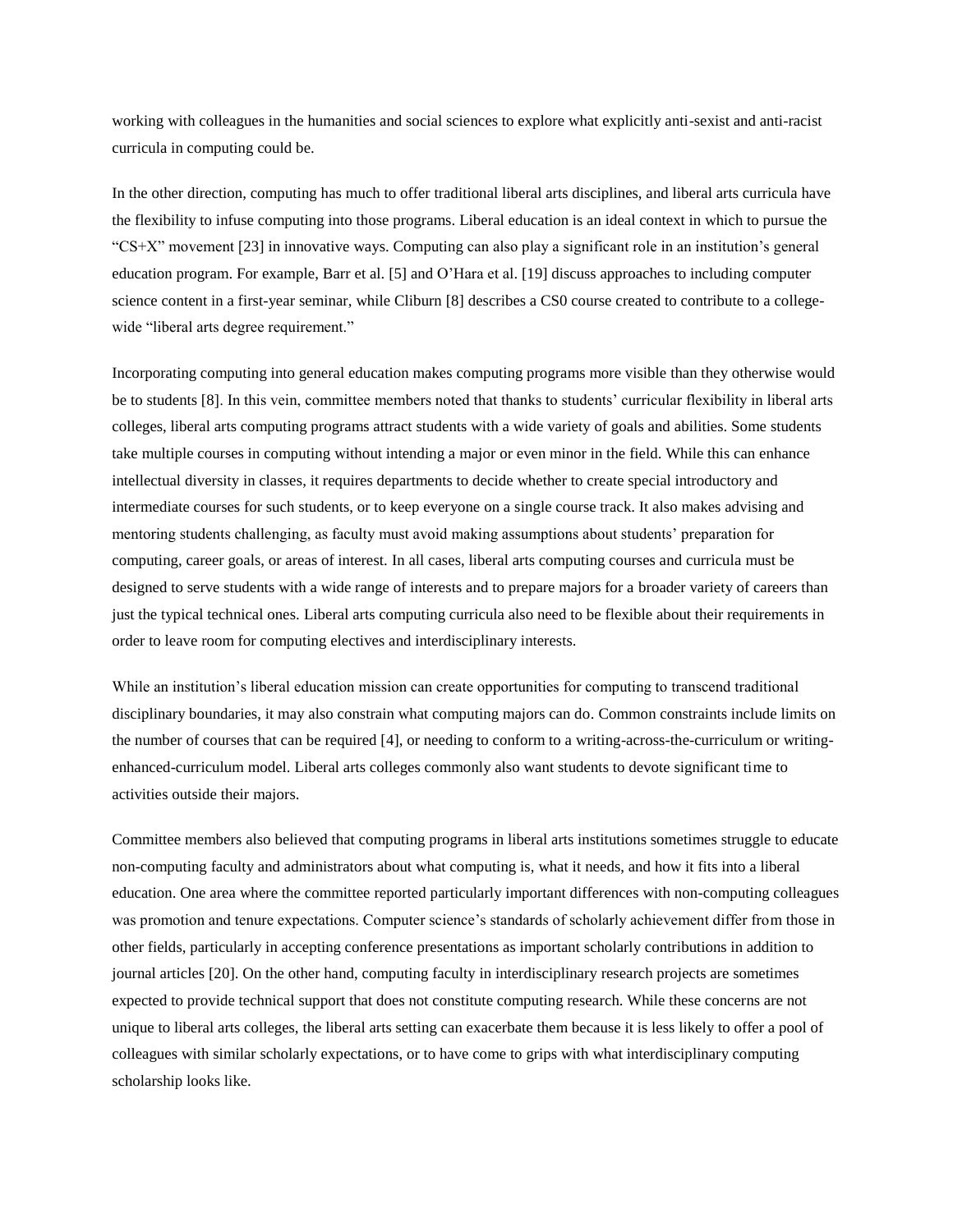Other concerns include faculty salaries, needs for research and teaching laboratories, disciplinary affiliation (e.g., whether computing should be considered a science or a professional program), etc. The struggle to balance current expectations of employers and advancing technology with the enduring principles of the field also seems to be more strongly felt in computing than in more traditional liberal arts fields. Nonetheless, Fidoten and Spacco [13] found broad agreement between computer science faculty and faculty in other areas at midwestern liberal arts colleges on the basic activities and kinds of knowledge that characterize computer science, as well as general agreement that computer science is a legitimate subject for liberal arts institutions. While individual institutions and their faculty certainly differ in how well they understand and accept computing, and the details of how it should be implemented within the liberal arts, the general picture appears to be one of broad agreement despite differences in detail.

In accommodating both the opportunities and constraints of liberal education, computing programs in the liberal arts must tailor themselves to their environment and institutional goals rather than trying to replicate what non-liberalarts programs do. Such adaptation has been a decades-long motivation for a series of model computer science curricula from the Liberal Arts Computer Science Consortium [7]. As seen in these models, a computing program for the liberal arts can be different from non-liberal-arts recommendations while still being a strong program that produces graduates with the skills the world expects from computing education generally. The case studies collected by Baldwin et al. [4], while limited in number, support the idea that liberal arts computer science graduates are competitive or better than competitive with graduates of other programs in the workforce and graduate school.

#### *Small Institutions*

While "small college" and "liberal arts college" are not synonymous, many liberal arts computing programs are indeed small programs or located in small colleges. According to the committee's 2016 survey, members' programs graduate a median of 10 students per year, with a range from 1 to 60. Similarly, the median number of faculty advising majors in computing programs is 3, and ranges from 1 to 14. These numbers are broadly similar to those in Baldwin et al.'s case studies [4], where the example programs graduate between 5 and 15 students per year, taught by between 2.5 and 7.5 full-time-equivalent faculty (note that the two studies use different measures of faculty size, namely number advising versus number teaching).

Many of the challenges faced by liberal arts computing programs are thus challenges of small departments in small colleges. Broadly speaking, these challenges center around teaching a wide-ranging and rapidly changing subject with a minimal number of faculty. However, the liberal education philosophy sometimes limits solutions in ways not shared with other small colleges, for example mandating faculty participation in such college-wide programs as a first-year seminar as well as in their own department's programs.

The most obvious consequence of having a small faculty is that it limits the number of course sections a department can offer. This is particularly frustrating for departments that want to, or that are expected to, contribute to general education or interdisciplinary programs as well as to offer a conventional computing major. Some participants in the committee's discussions are unable to offer even required courses every academic year. Students who start a program late may therefore have only one chance to take some of those courses, in turn meaning that oversubscribed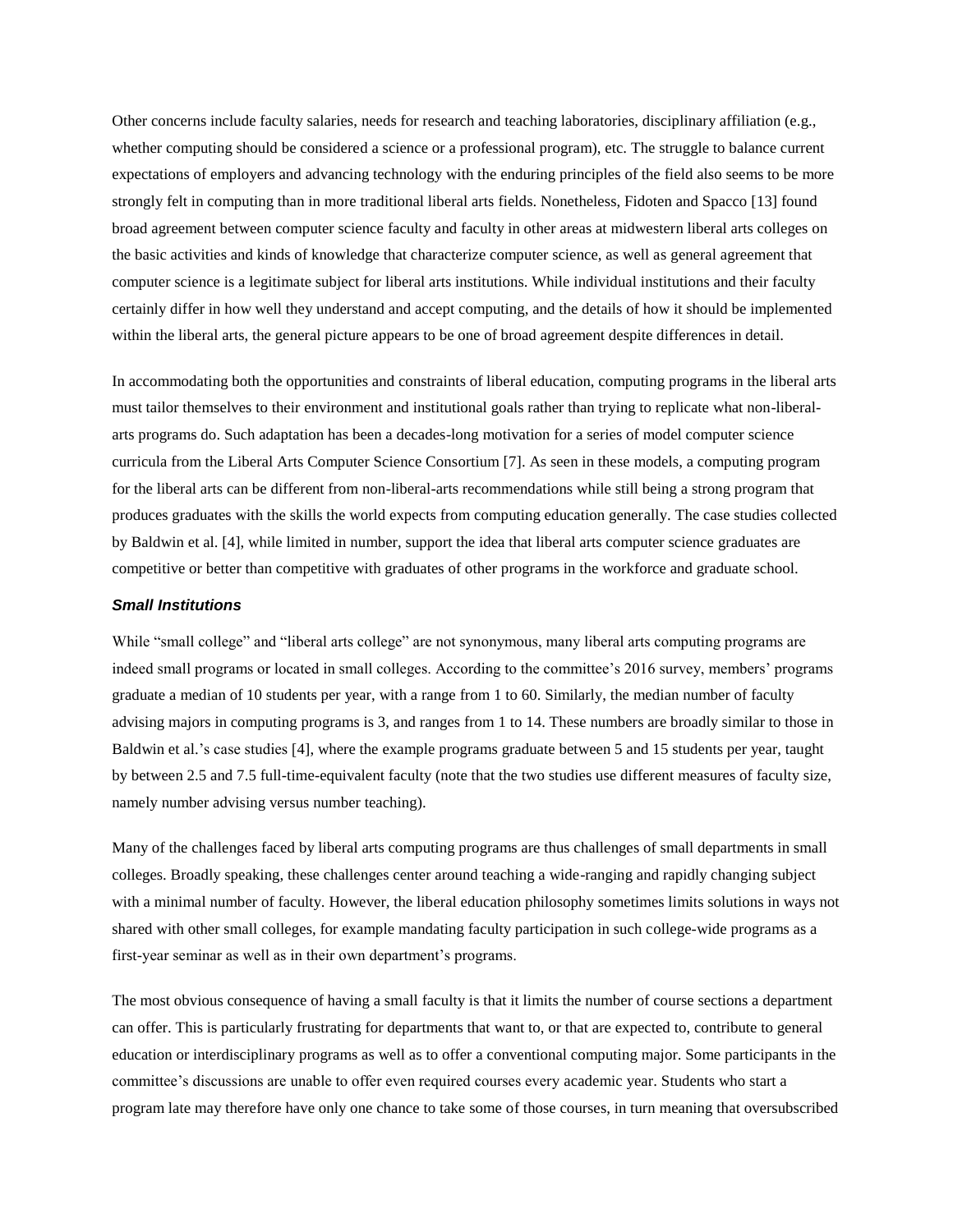courses cannot simply have enrollment capped in the expectation that students will take them later. As more students want to take a second or third or even later computing course, course capacity becomes a problem beyond just the introductory course(s).

Aggravating course capacity problems, liberal arts computing programs are, with a few exceptions, experiencing the booming enrollments other institutions report. About two thirds (65%) of the respondents to the 2016 survey reported current enrollments above their long-term average, and nearly half (45%) said enrollments were up by a factor of two or more. However, mechanisms for coping with enrollments are different from those at larger institutions. Contributors to committee discussions find it hard to hire part-time faculty to cover extra sections of courses, especially when their institutions are geographically isolated. Undergraduate teaching assistants can help to some extent, but it can be hard to keep the pipeline of qualified assistants full when there are a small number of students to begin with. Moreover, as students with a wide variety of backgrounds and interests become more drawn to computing, departments face increased pressure to offer multiple entry points to their programs, further diluting staffing.

The "simple" solution to staffing shortages, namely hiring and retaining more staff, is of course not at all simple in the computing fields. This is a problem across computing education [18], but is particularly bad for liberal arts colleges. Participants in committee discussions pointed out that small or geographically isolated departments are unattractive to some potential faculty, and, more seriously, that careers in liberal arts colleges are very far from the ones encouraged by the research universities that prepare future faculty. Davis et al*.* [9] seek to educate graduate students about careers at liberal arts colleges and to confront some of the (mis)perceptions that surround those careers.

Finally, geographic isolation was a topic that appeared several times in committee discussions. While isolation can mean a low cost of living and pleasant natural environment, many discussants also felt professionally as well as geographically isolated. They reported difficulty finding research collaborators, and those who do education research have trouble finding student populations large enough to generate statistically significant results.

While committee discussions tended to focus on drawbacks rather than benefits of small colleges, it is important to realize that small institutions do have some advantages over larger ones. Peterson points out that small colleges tend to be more collegial than larger schools, and are more likely to be communities based on strong interpersonal connections [21]. In a direct application to computer science education, Dickson describes how the more personal atmosphere enriches the experiences of undergraduate teaching assistants by giving them personal responsibility to, and a personal stake in, the professor, course, and students with whom they work [11].

# **The Focal Questions**

The two questions at the heart of the committee's charge are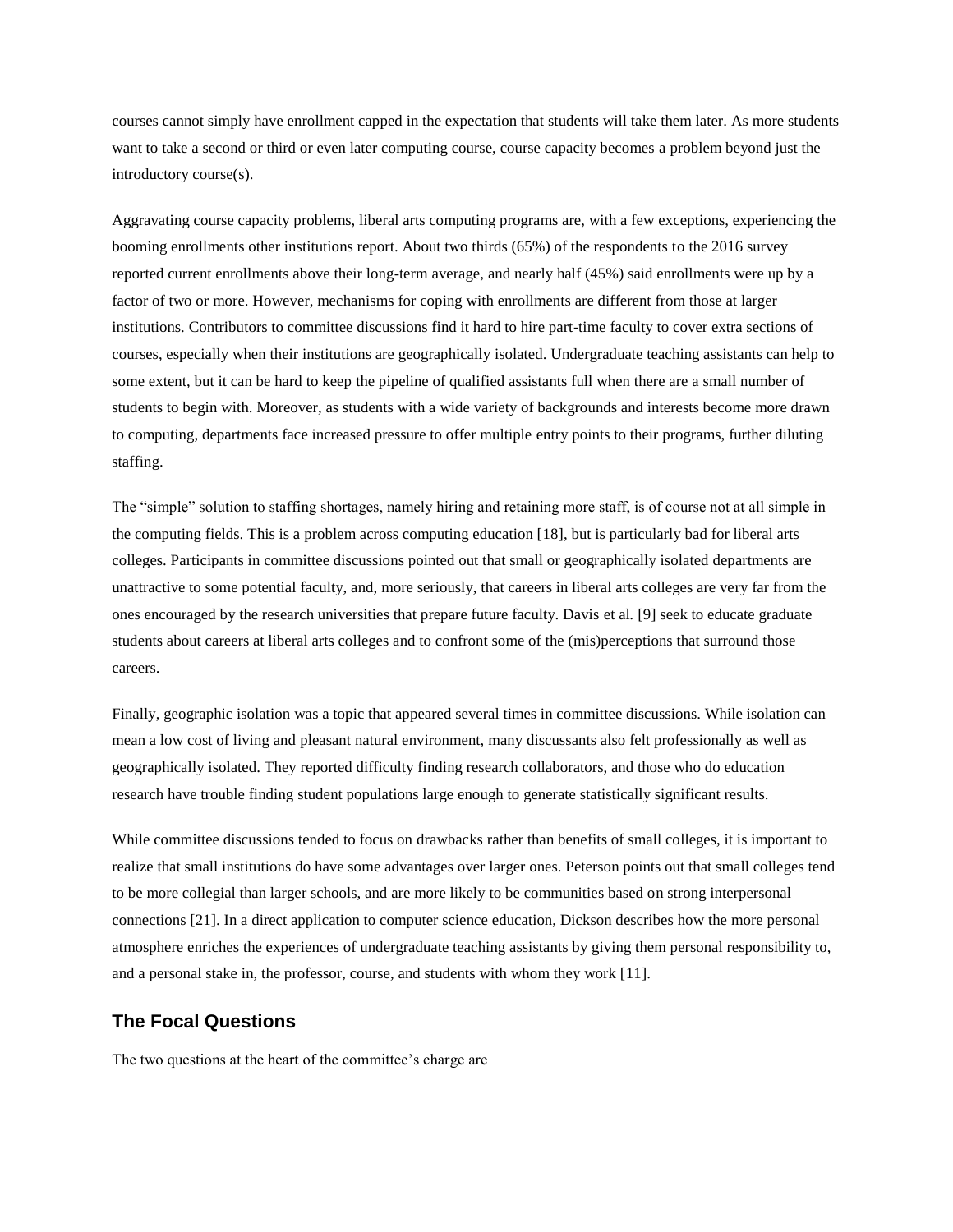- 1. Does the liberal arts computing education community need some sort of organization to support its activities?
- 2. Does the larger computing education community need some identified organization it can turn to as the voice of liberal arts computing?

Our 2018 survey focused on these questions and they also generated robust, ongoing discussion in committee conference sessions.

## *Does Liberal Arts Computing Education Need an Organization?*

Members of the committee have a passionate desire for a permanent group of liberal arts computing educators. This was clear in the unexpectedly high interest expressed in the committee's work by the liberal arts computing community, and in multiple conference discussions, whose tenor sometimes seemed to be not so much "if we had a group…" as "when we have a group….". As noted earlier, over 100 people follow the committee's mailing list; attendance at an organizational meeting for the committee at SIGCSE 2016 exceeded the capacity of the (large) room reserved for it, and attendance at SIGCSE 2017 and 2018 special sessions and birds-of-a-feathers pushed room capacity. The committee itself occasionally served as a prototype for such a group, for example its mailing list was used at least once to request advice on teaching computing rather than for committee business per se.

Our conference sessions produced a number of ideas about specific ways in which a formal group could support liberal arts computing education, and our 2018 survey also asked about possible group contributions. Ideas from these sources include…

- Facilitating communication between liberal arts computing educators, thereby breaking down some of the isolation of small or geographically isolated departments and allowing them to share information about common concerns such as curricula, course syllabi and content, outreach and advocacy strategies, etc.
- Facilitating research collaborations between liberal arts computing educators at different institutions, and between liberal arts colleges and research universities, including providing or identifying opportunities for liberal arts students to engage in computing research and facilitating publication of their results
- Supporting liberal arts faculty, and even more so students, who want to attend or present at research conferences
- Helping liberal arts computing departments hire and retain faculty by, for example, publicizing creative or particularly effective approaches, developing guidelines for the minimum educational preparation someone hired from a related field should have in order to teach computing, etc.
- Contributing to computing curriculum development efforts to ensure that they reflect curricular ideas from liberal arts colleges as well as from more technical institutions
- Increasing awareness of liberal arts colleges as career choices for graduates of research universities
- Increasing awareness of computer science among colleagues in other fields
- Increasing awareness of the strengths of liberal arts computing programs among potential employers of graduates and among potential students and their families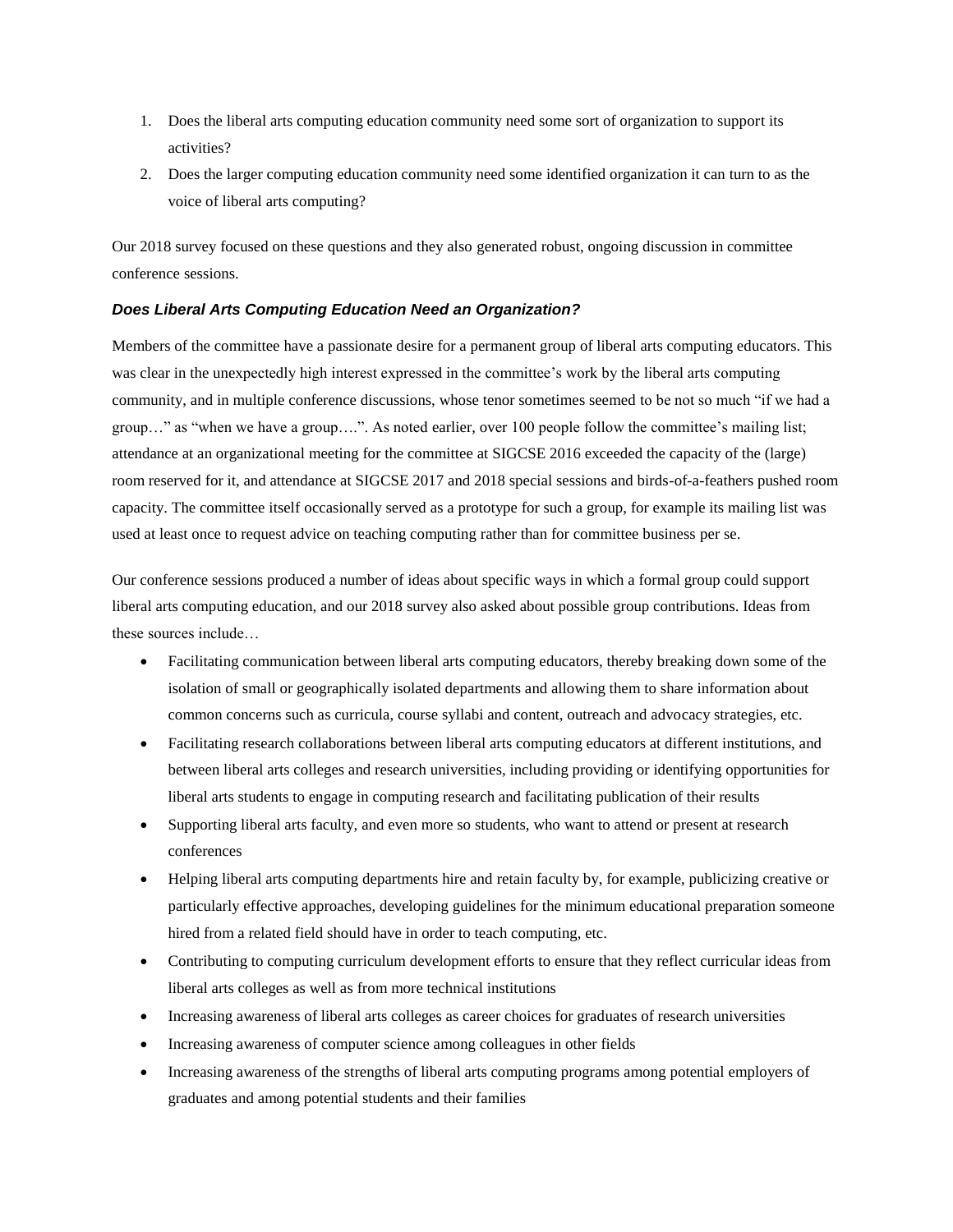- Being a collective voice for the needs and interests of liberal arts computing
- Gathering and disseminating data on the state of liberal arts computing education including teaching load, salary, lab and instructional resources, etc.
- Sponsoring conferences, conference sessions, workshops, and similar meetings focused on liberal arts computing education
- Managing other projects in support of liberal arts computing (e.g. outreach, small grants, writing white papers to give to deans, etc).

These contributions to liberal arts computing are better made through a permanent, standing group than through a series of independent, one-time projects. Some of the contributions, such as advocacy and assistance programs, require continuous ongoing efforts. Others, such as collecting data and sponsoring conferences, should be periodically recurring activities. The sheer number of forms of support the liberal arts computing community desires makes coordination between them imperative. On all of these counts, a permanent group is preferable to one-off projects.

#### *Does Liberal Arts Computing Education Need a Voice?*

There is considerable sentiment within the liberal arts computing education community that it needs a voice to communicate its interests to outside groups. Many of the activities suggested for a liberal arts computing group reflect this sentiment. That sentiment was also clear in the 2018 survey, where 61 of 63 respondents reported engaging in some sort of advocacy for liberal arts computing education to outside constituents and 58 respondents reported engaging in advocacy with more than one population. Comments on both surveys and in email discussions also express this view, for example

"We have unique qualities that sometimes need to be communicated to parties outside the community" (email post, July 2017).

"I think CS is crucial to liberal arts education, but it is difficult sometimes to help non-CS and non-science people understand what CS is." (survey response, spring 2016)

While respondents to our 2018 survey had almost all advocated for liberal arts computing with others, there was a distinct difference between the groups they were able to talk to and the ones they felt needed to hear the message. Figure 3 summarizes the differences by showing the top four populations (plus an "other" population) that respondents reported engaging with and the top four populations with which they desired to engage. The only group in both sets is prospective students and their parents. Otherwise, actual advocacy tends to be internal, in that it engages students, faculty, and staff in respondents' own institutions, or at least other academics outside respondents' institutions. In contrast, groups that respondents wanted to reach were more external, e.g., employers, graduate schools, or policy-making bodies. A body that was the organized representative of liberal arts computing education could presumably reach these populations more effectively than individuals acting on their own can.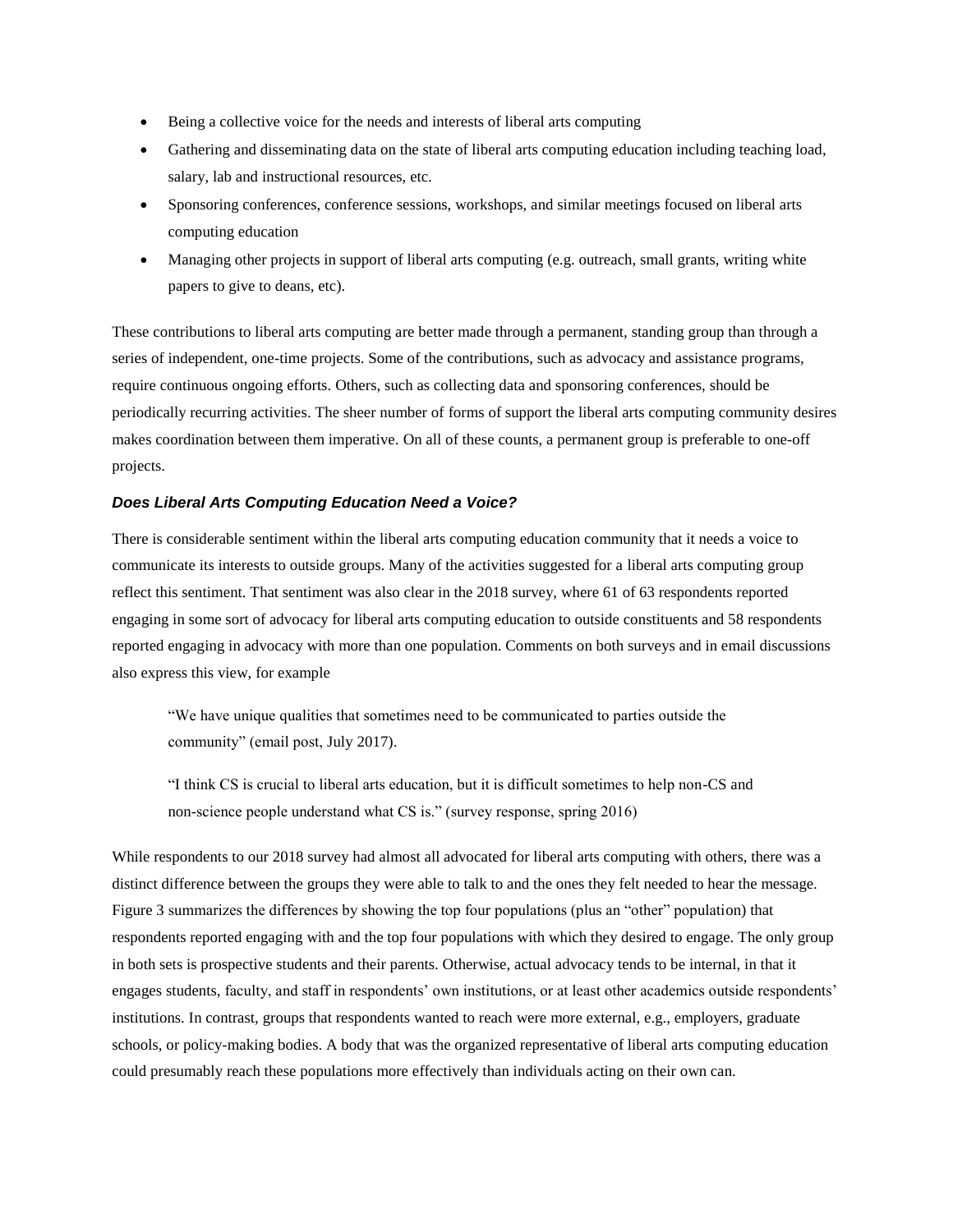

Figure 3. Top groups that liberal arts computing educators actually advocate with compared to groups they want to advocate with.

One third of the respondents to the 2018 survey (35%) reported having personally represented liberal arts computing education in some larger context. Commonly mentioned contexts included conferences (both inside and outside of computing education), publications, and curriculum committees or task forces, among others. These responses suggest that non-liberal-arts groups are also interested in liberal arts computing's perspective. Thus, in addition to liberal arts computing educators wanting a voice to represent their interests to others, it seems the larger community would also benefit from an identifiable interlocutor on issues affecting liberal arts computing.

# **Recommendation and Conclusion**

The committee found a large community passionate about computing as a part of liberal education, and about liberal education as an environment in which to teach computing. Through conversations with this community, surveys, and a review of the literature, the committee has identified a number of ways in which computing educators can tap liberal education principles for the mutual benefit of both computing and liberal education. We also found some tensions arising from perceptions of computing by others in the liberal arts, or from perceptions of the liberal arts by others in the computing community, but these are matters of perception more than irreconcilable differences between computing and liberal education. Liberal arts computing programs often differ from programs at top-ranked national universities in, for example, size, requirement structure, degree granted, and interest in ABET accreditation, but nonetheless deliver strong and effective computing education.

Based on these findings, the committee makes one main recommendation and one subsidiary one:

- 1. (Main) That an organization be created to support and represent liberal arts computing educators.
- 2. (Subsidiary) That a small group immediately begin identifying and implementing specific ways to make the liberal arts computing organization a reality.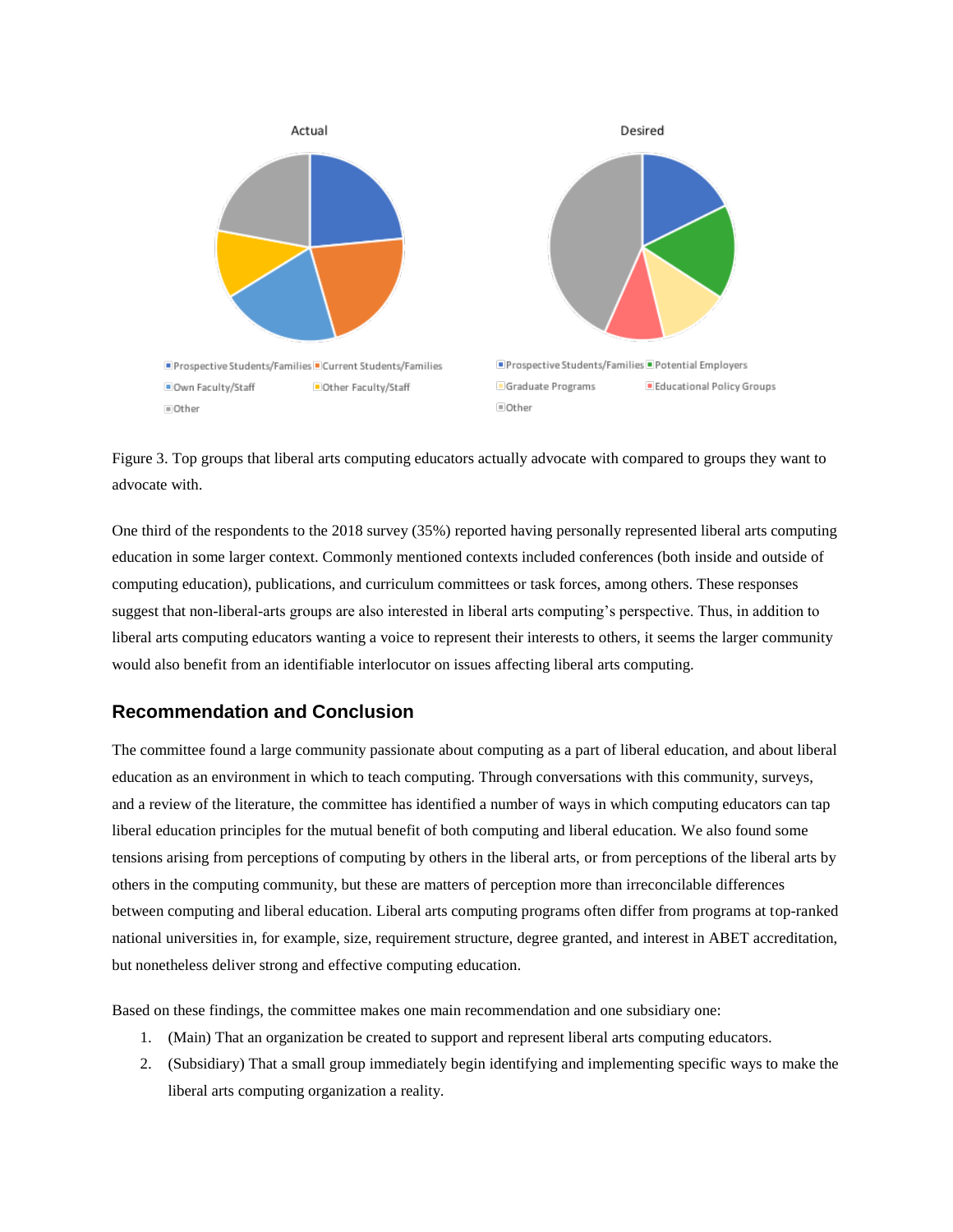Liberal arts computing education is a sufficiently distinct subfield of general computing education to justify some sort of organization for its practitioners; the committee's members are adamant about their desire for such an organization. We absolutely do not, however, suggest that the new organization be separate from existing computing education groups—liberal arts computing education is, after all, still computing education. Ideally, the new organization could somehow be an entity within, or at least closely affiliated with, such groups as SIGCSE or the Consortium for Computing Sciences in Colleges. We also strongly believe that the new organization should follow the committee's lead in taking a broad view of "liberal arts," concentrating on how the philosophy of liberal education impacts computing education and vice versa more than on how certain disciplines or kinds of institution do it; the organization should be open to all who are interested in these issues. Within these parameters, the new organization will serve two broad purposes:

- Providing a framework within which the liberal arts computing community can support and strengthen itself, e.g., organizing meetings and virtual spaces in which members of the community can network, conducting and publishing studies of the community, etc.
- $\bullet$  Representing the liberal arts computing community to others, e.g., working to ensure accurate perceptions of liberal arts computing among employers, graduate schools, potential faculty, and future students; providing a liberal education voice on curriculum task forces and similar bodies; etc.

The recommended organization will not, of course, simply spring into existence because the committee says it should. The second recommendation is therefore that someone start acting now, while interest is still high, to create that organization. "Someone" could well be a small subset of the existing committee, and the committee leaders are beginning to identify volunteers. In any case, actions that need to be taken include identifying and approaching potential partner organizations, prototyping specific activities that the new organization might sponsor (perhaps initially as workshops, birds-of-a-feather, or similar events within existing meetings), and developing a budget and revenue stream for the new organization.

## **Acknowledgements**

We are deeply grateful to the 100+ people who joined the committee through its mailing list, and who contributed to our discussions, both face-to-face and electronic. Special thanks to Henry Walker for his tireless review of drafts of this report. We also thank the SIGCSE Board for creating the committee and supporting its work, and the 2017 and 2018 SIGCSE Symposia for hosting our sessions. The findings in this report are the authors' and the committee's, and do not reflect any official positions of SIGCSE or its Symposia.

#### **References**

- 1. Association of American Colleges and Universities. "What Is a Liberal Education?" https://www.aacu.org/leap/what-is-a-liberal-education. Accessed 2018 June 4.
- 2. Baldwin, D. Draft report of the SIGCSE committee on computing education in the liberal arts. in *Proceedings of the 49th ACM Technical Symposium on Computer Science Education*. (Baltimore, Maryland, USA: ACM, 2018), 1047 - 1048.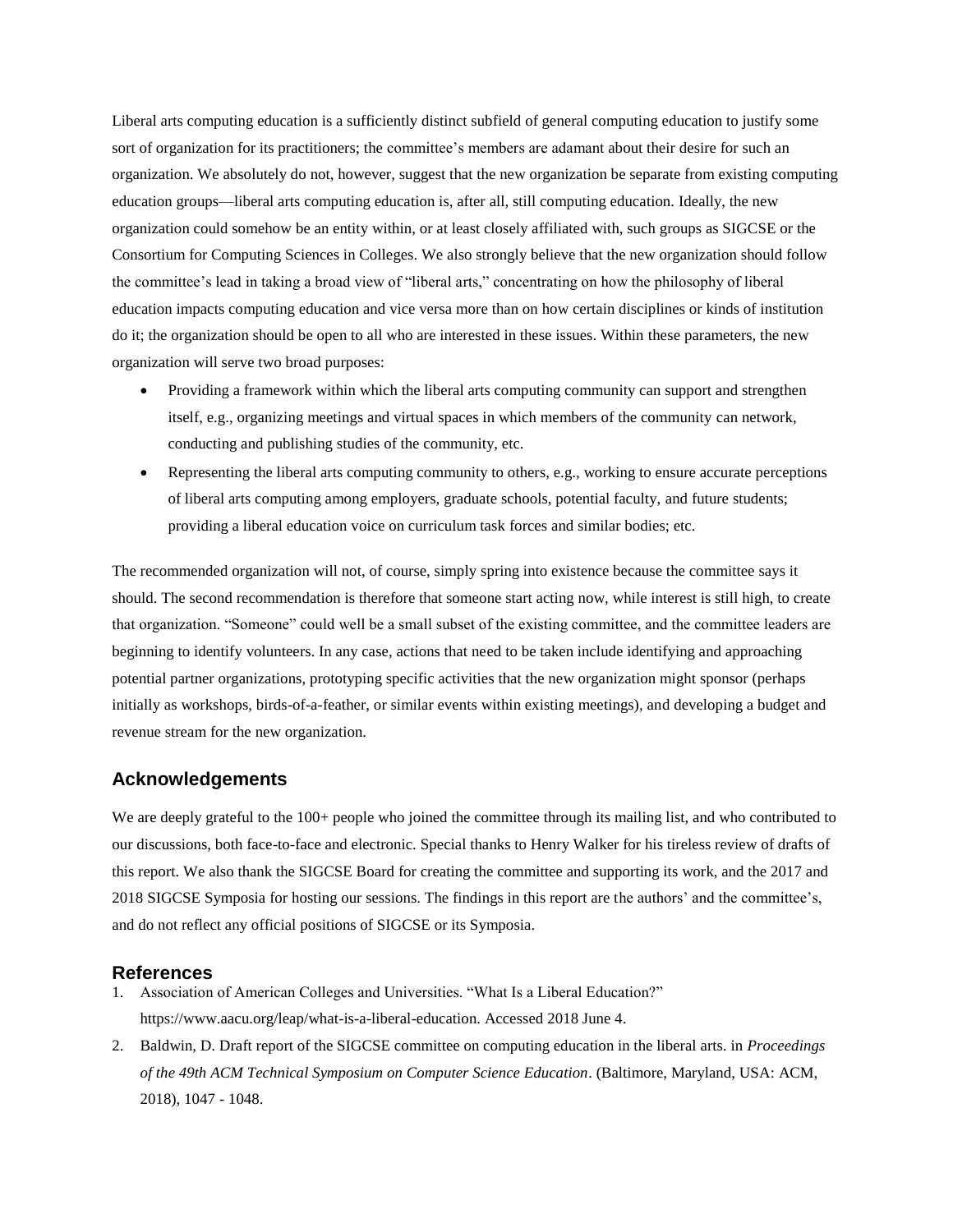- 3. Baldwin, D., Braught, G., and Holland-Minkley, A. Computing education in liberal arts colleges: a status report of the SIGCSE committee. in *Proceedings of the 2017 ACM SIGCSE Technical Symposium on Computer Science Education*, (Seattle, Washington, USA: ACM, 2017), 675 - 676.
- 4. Baldwin, D. *et al*. Case studies of liberal arts computer science programs. *ACM Transactions on Computing Education*, 10, 1, (March 2010), doi:10.1145/1731041.1731045.
- 5. Barr, V., *et al*. Computer science topics in first- and second- year seminar courses. in *Proceedings of the 2017 ACM SIGCSE Technical Symposium on Computer Science Education*. (Seattle, Washington, USA: ACM, 2017), 643-644.
- 6. Beidler, J., Austing, R.H., and Cassel, L.N. Computing programs in small colleges. *Communications of the ACM*, 28, 6, (June 1985), 605 - 611.
- 7. Bruce, K., Cupper, R., and Drysdale, R.L.S. A history of the liberal arts computer science consortium and its model curricula. *ACM Transactions on Computing Education*, 10, 1, (March 2010), doi:10.1145/1731041.1731044.
- 8. Cliburn, D.C. A CS0 course for the liberal arts. in *Proceedings of the 37th SIGCSE Technical Symposium on Computer Science Education,* (Houston, Texas, USA: ACM, 2006), 77 - 81.
- 9. Davis, J. *et al*. Computer science faculty careers at liberal arts colleges. *XRDS: Crossroads, The ACM Magazine for Students*, 21, 3, (Spring 2015), 13 - 15.
- 10. Dewey, J. *et al.* The function of the liberal arts college in a democratic society. *The American Scholar*, 13, (October 1944), 391 - 406.
- 11. Dickson, P.E. Using undergraduate teaching assistants in a small college environment. in *Proceedings of the 42nd ACM Technical Symposium on Computer Science Education*. (Dallas, Texas, USA: ACM, 2011), 75 - 80.
- 12. Dinerstein, N. Does computer science belong in a liberal arts college? *ACM SIGCSE Bulletin*, 7, 2, (June 1975), 55 - 64.
- 13. Fidoten, H. and Spacco, J. What do computer scientists do? a survey of CS and non-CS liberal arts faculty. in *Proceedings of the 2012 Conference on Innovation and Technology in Computer Science* (Haifa, Israel: ACM, 2012), 279 - 284.
- 14. Gibbs, N. and Tucker, A. A model curriculum for a liberal arts degree in computer science. *Communications of the ACM*, 29, 3, (March 1986), 202 - 210.
- 15. Joint Task Force on Computing Curricula. *Computer Science Curricula 2013: Curriculum Guidelines for Undergraduate Degree Programs in Computer Science*. (New York, New York, USA: ACM and IEEE Computer Society, 2013)
- 16. Keating, J. and Nourbakhsh, I. Teaching artificial intelligence and humanity. *Communications of the ACM*, 61, 2, (February 2018), 29 - 32.
- 17. Liberal Arts Computer Science Consortium. A 2007 model curriculum for a liberal arts degree in computer science. *ACM Journal of Educational Resources in Computing*, 7, 2, (June 2007), doi:10.1145/1240200.1240202.